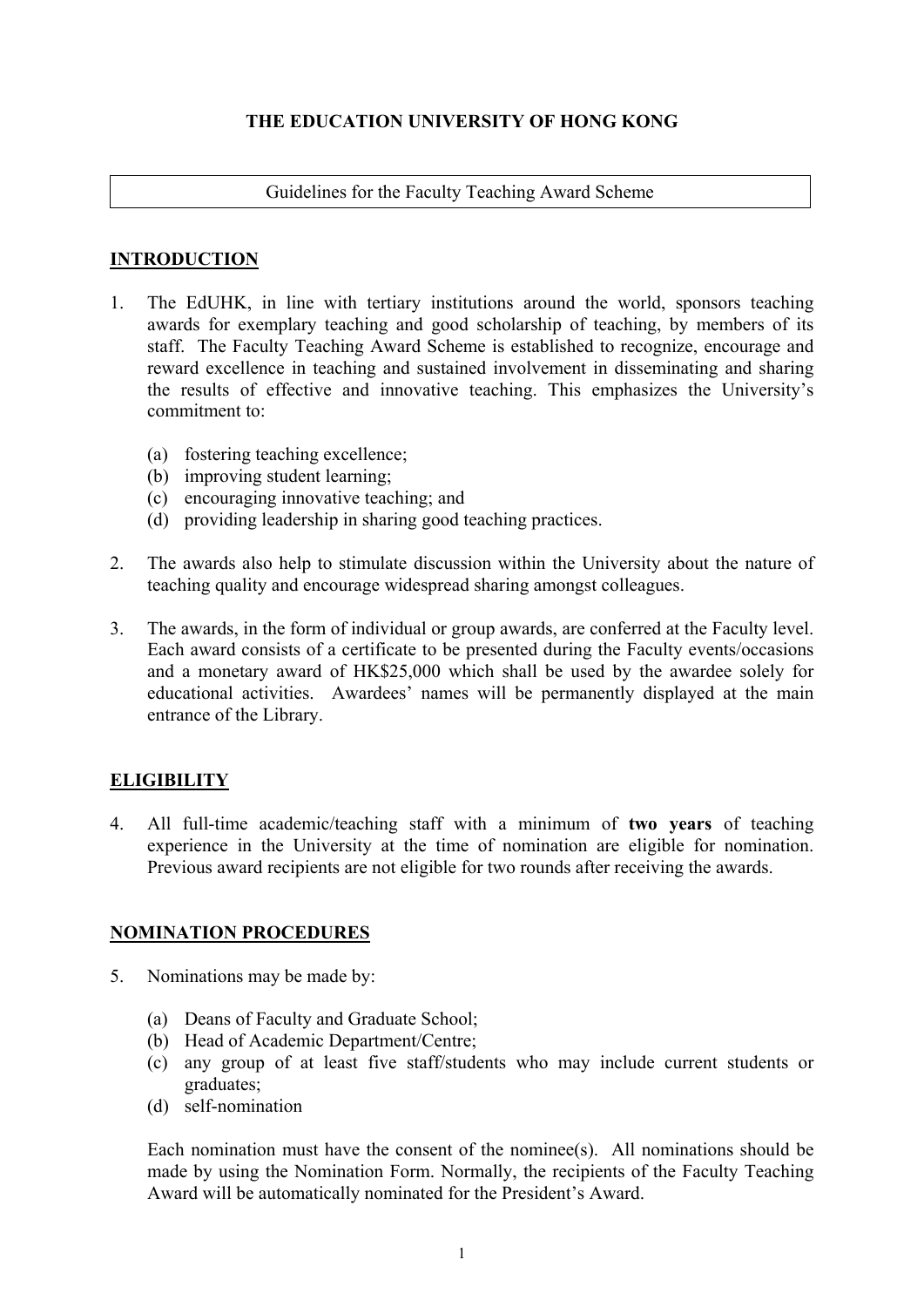## **ASSESSMENT CRITERIA**

1

- 6. Making reference to the President's Award and the University Grants Committee (UGC)'s Teaching Award, the Faculty Teaching Award Scheme requires nominees to show evidence of excellence in teaching across a variety of learning and teaching contexts and sustained involvement in disseminating and sharing the results of effective and innovative teaching in all areas listed below:
	- (a) An average SET score of the last two years at or above the University mean<sup>1</sup>;
	- *(b) Design of student learning, which may include teaching pedagogies, curriculum design and lesson planning, organization of course materials, research-informed teaching practices, alignment with intended learning outcomes, use of teaching and learning resources, interaction with students, etc.*
	- *(c) Delivery or facilitation of student learning, which may include relevance to real life context, assessment approaches, promotion of blended learning, delivery mode, learning environment, support to students, use of technology, on-going reflection in teaching enhancement, field experience (FE)/ internship supervisions, etc.*
	- *(d) Past/present achievements and leadership in teaching and potential scholarly contribution to or impact on the development of effective teaching practice, which may include evidence on deliverables/outputs of Teaching Development Grant/ external competitive grants with focus on innovation/teaching and learning enhancement in higher education, scholarly research publications, beneficiaries from knowledge transfer activities, sharing of teaching methods and ideas in forums/ seminars, enhancement of research capability through supervision of research students, etc.*
- 7. For group award, the Award Scheme also considers evidences of collaboration in innovative/distinctive project/endeavour as well as synergy of collaboration.
- 8. The Selection Panel will assess all eligible nominations according to the stipulated assessment criteria and make recommendations to the Faculty Dean. Faculty Dean will consider the Panel's recommendations and other special factors in making final decision of the Award.

<sup>&</sup>lt;sup>1</sup> This refers to the average SET score (Individual mean) of the last two years, not the nomination year. SET data for co-taught courses (normally not contributing to Individual mean SET score) can be taken as reference, where appropriate.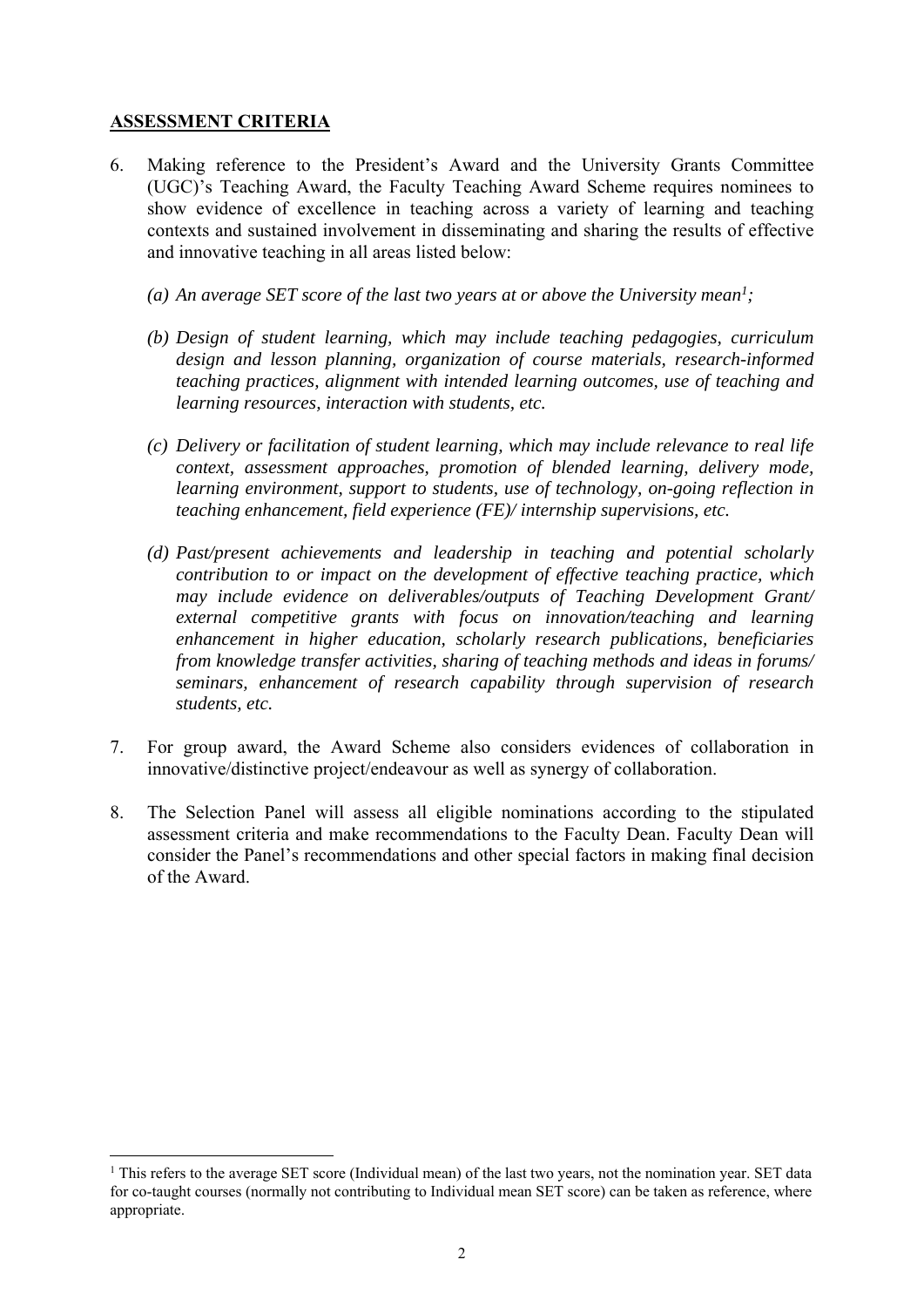## **SELECTION PROCESS**

#### **Departmental shortlisting process and submission of documentation**

- 9. The nominations will be sent to respective Head of Department/Centre. The latter will screen out those nominations which are below the threshold score of teaching performance (viz. with an average score of the last two years below the University mean).
- 10. After the initial screening process, Head of Department/Centre will invite each nominee or the group of nominees to submit a statement of teaching philosophy (in no more than five pages) to address the assessment criteria systematically and to provide evidencebased materials (in no more than two pages) showing the impact of his/her/their excellent teaching on students' learning outcomes and the manner in which his/her/their work may be generalized and applied to other disciplines in an authentic approach (e.g. lesson plan, Moodle usage, student assignment, etc.) for the initial selection process. The statement should include an analysis of the teaching methods, teaching resources or materials, assessments, evaluations, and relevant teaching materials prepared and used by the nominee(s) in classes for which he/she/they is/are responsible, and also an analysis of the scholarly contributions or activities as listed in Paragraph 6. The evidence should cover a sustained period, normally over a period of two years, and be highly selective. Full papers of journal articles are not to be included. Data about publications should be presented consistently in a standard style (e.g. APA style).
- 11. Head of Department/Centre will then forward the nomination forms, teaching statements and other related materials to the Departmental Learning and Teaching Committee where appropriate. The latter will shortlist nominees based on nomination forms and nominees' submission, and then submit (i) a brief report on the number of nominations received and (ii) a shortlist with a statement of support, via relevant Head of Department/Centre, to the Faculty Selection Panel for consideration.

#### **Faculty Selection Panel**

12. The Faculty Dean will set up a Selection Panel with the following membership composition:

## *Chairperson*

#### *Members*

- Two to three academic/teaching staff of constituent academic departments and teaching centre (with one staff being the past recipient of the Faculty Teaching Award Scheme)
- One to two student representatives

Remark: Wherever necessary, the Faculty Dean will have the discretion to fine adjust the composition so as to meet the actual operation need.